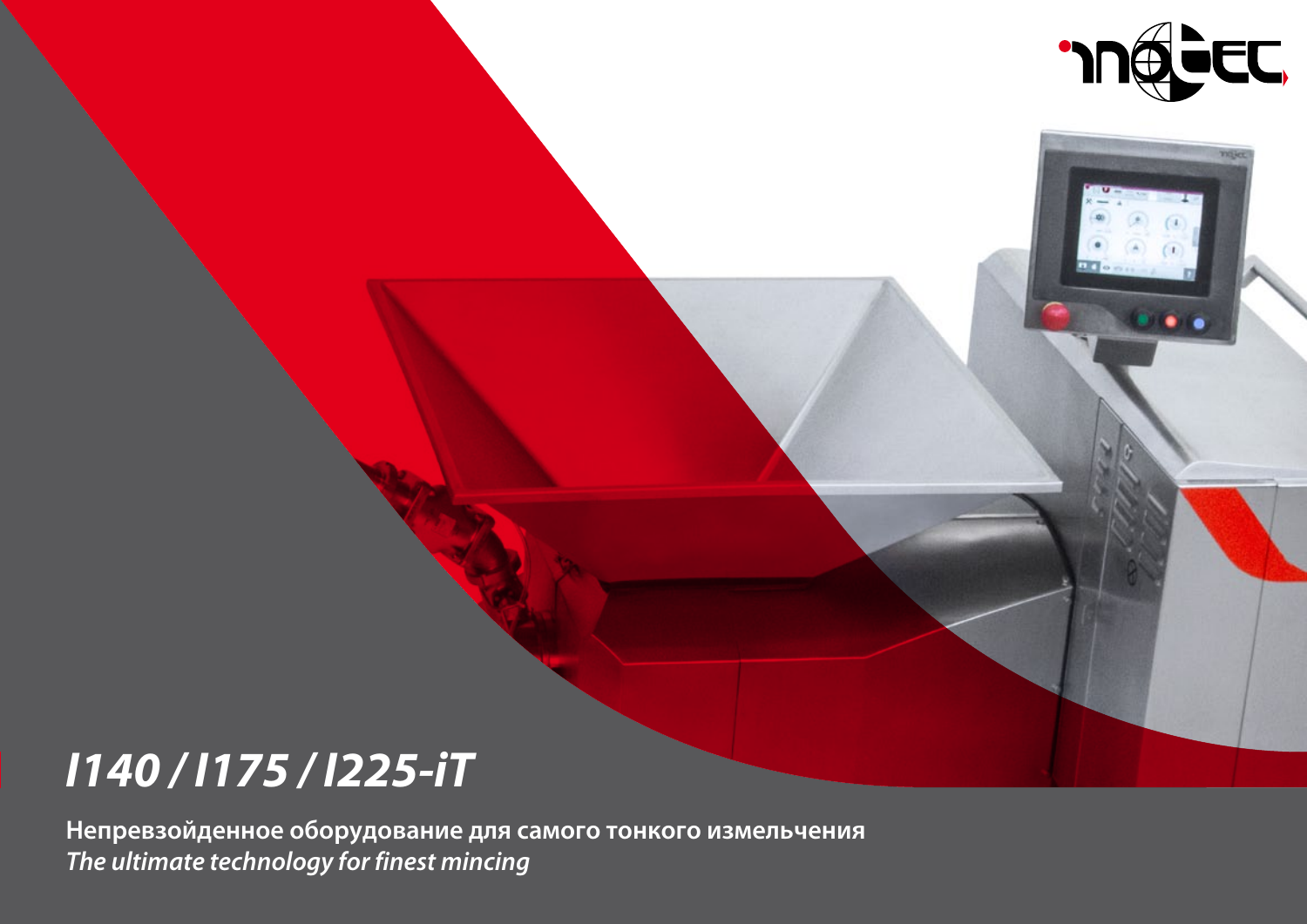



## **Непревзойденное оборудование для самого тонкого измельчения** *Maximum fineness and bite*

Модульный набор ножей 1-5 уровней и система INOTEC Speed Spin INOTEC VarioSpeed

*Modular cutting set 1 to 5 stages & INOTEC Speed Spin system INOTEC VarioSpeed*

Диапазон производительности от 1.500 кг/ч до 15.000 кг/ч *Capacity range from 1.500 kg/h to 15.000 kg/h*

Удобная в техническом обслуживании. Работа с большой нагрузкой *Service friendly. Heavy duty operation*



*Ability to pump product*





ΩĒ

Программируемые параметры *Programmable parameters*

Поточный контроль температуры – по заказу: автоматический выпускной клапан, INOTEC VarioSpeed *Inline temperature control – as option: automatic outlet valve, INOTEC VarioSpeed*

Регулируемый уровень технологического вакуума в вакуумных эмульсификаторах *Adjustable process vacuum level at vacuum emulsifiers*

**Эксплуатационные показатели и варианты применения** *Performance Features and applications*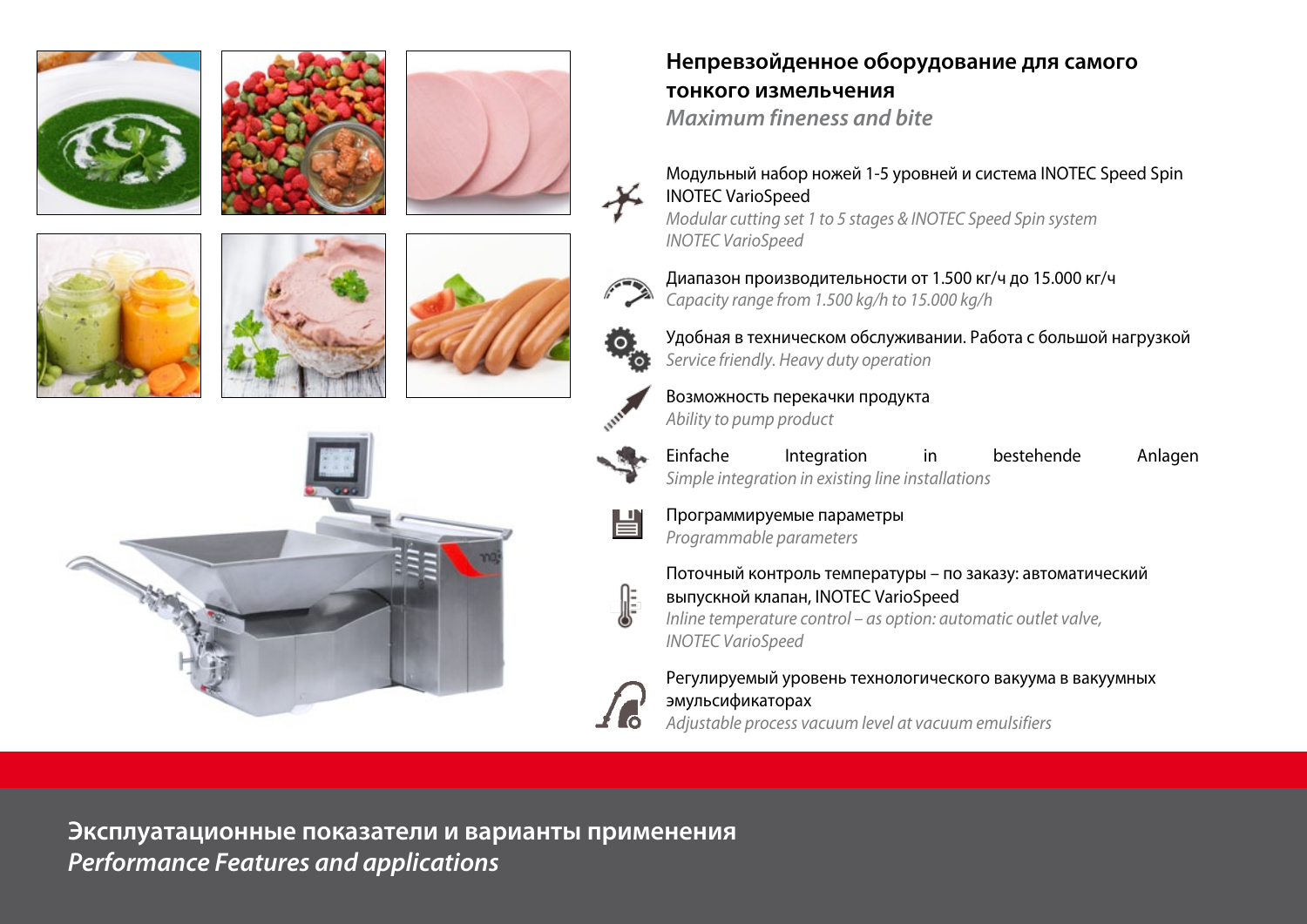

## Технический интеллект и точность

Модульная система резки INOTEC имеет большой ассортимент аксессуаров для наилучшей обработки продуктов любой вязкости и температуры.

Система резки до 5 уровней с различной скоростью обработки (по заказу INOTEC VarioSpeed) позволяет оптимально приспособится к продукту, откорректировать уровень тонкости измельчения, продлить экстракцию белков и увеличить объем производства.

Все системы измельчения INOTEC имеют надежный привод в сочетании с программируемым логическим контроллером, который очень аккуратно двигает по радиусу панели с отверстиями в направлении режущих пластин. Максимальная точка резки всегда регулируется автоматически, а высокая точность настоек приводит к постоянному качеству продукции и минимальному износу режущих инструментов. Понятная, снабженная рисунками и интуитивно управляемая сенсорная панель управления INOTEC Touch iT помогает сделать желаемое изделие. Руководство оператора с фото и картинками для входа в параметры смешивания и чтения сообщений о неполадках. На экране постоянно отображаются текущее положение резки, а также состояние режущих инструментов. Температура на входе и выходе отображается на экране в течение производственного процесса, ее можно регулировать с

Универсальный интуитивный интерфейс «INOTEC Process Sequence Control» (контроль последовательности технологических операций) для ваших индивидуальных процессов.

помощью соответствующих аксессуаров.

Усовершенствованные панели с отверстиями и режущие пластины INOTEC прекрасно сочетаются, способствуя длительному сроку службы.

### *Mechanical intelligence and precision*

*With the modular designed cutting system INOTEC has an extremely wide range for the best processing of products of any kind of viscosity and temperature.*

*Cutting systems up to 5-stages together with variable processing speed (INOTEC VarioSpeed as option) allow optimal adaptation to the product, improve the level of fineness, extend the protein extraction and increase the capacity of production.*

*All INOTEC cutting systems are based on the reliable drive concept in combination with a PLC control which moves extremely accurate the hole plates radially towards the cutting inserts. The optimal cutting point is always adjusted automatically and the high precision of adjustment leads to a constant product quality and a minimum wearing on the cutting tools.*

*The clear, illustrated and intuitively operated INOTEC Touch iT control leads to the desired product. With photo and image based operator guidance for entering parameters and reading out messages of irregularities. The actual cutting position as well as the status of the cutting tools are shown constantly on the display. Inlet- and outlet temperature are shown during the production on the display and with the corresponding accessories the product outlet temperature is actively regulated.*

*The INOTEC Process Sequence Control is an universal, intuitive interface for your individual processes.*

*INOTEC Advanced hole plates and INOTEC knife inserts are matching up in the best way for long life times.* 

**Описание продукта** *Product Definition*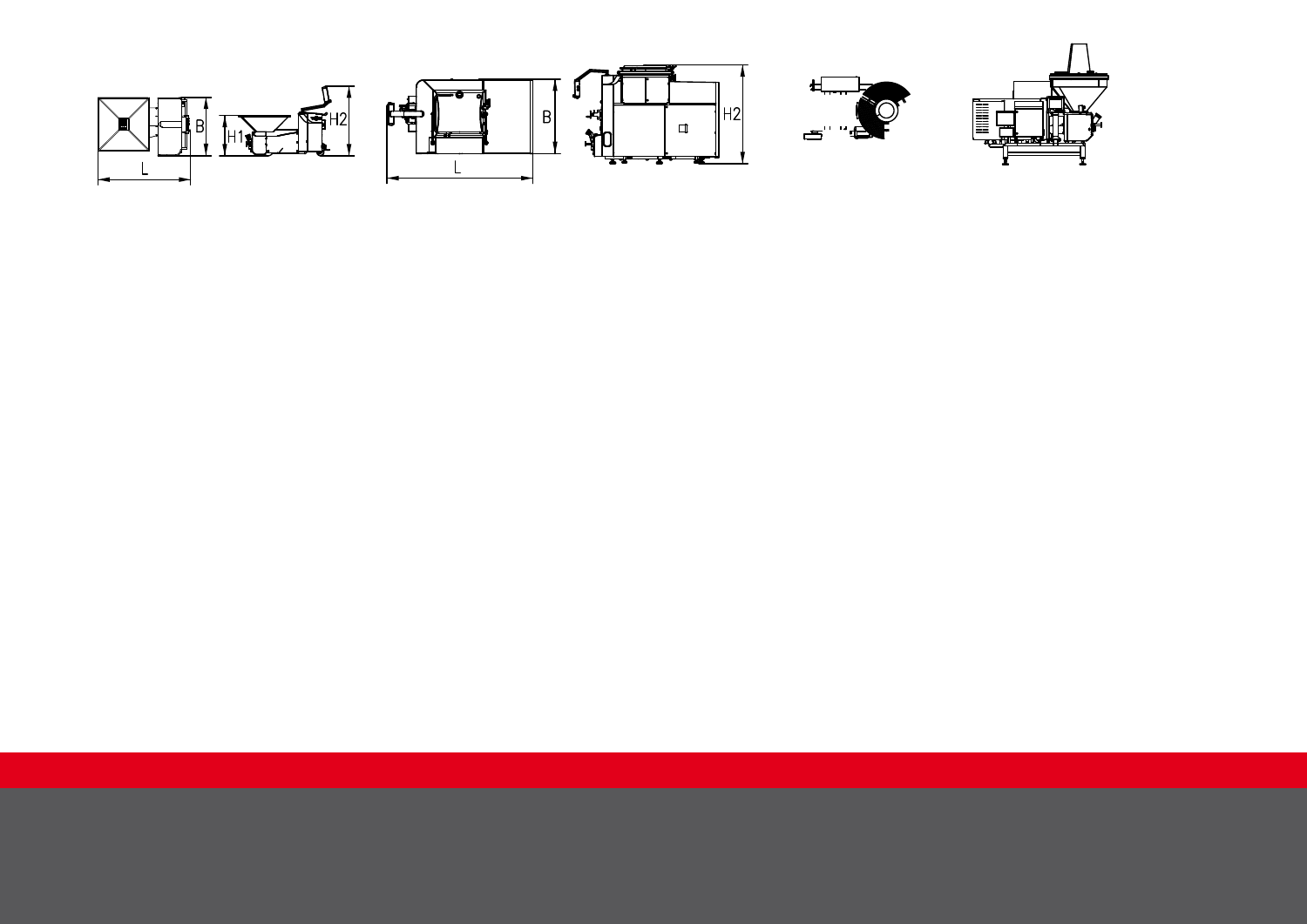### **Vakuumzerkleinerer I175-iT-V 90/110, I225-iT-V 132/160/200**

INOTEC Vakuumzerkleinerer kommen in Produktionslinien zum Einsatz. Nach dem Mischvorgang wird das auf ca. 8 – 15 mm zerkleinerte Fleisch mittels einer vorgeschalteten Förderpumpe kontinuierlich in den unter Vakuum stehenden Trichter gepumpt.

Durch die Anordnung von zwei ineinandergreifenden Paddelwellen kann ein sehr hohes Vakuumniveau erreicht werden. Mittels einer horizontalen Förderschnecke in Kombination mit einer temperatur- und druckgesteuerten Drehkolbenpumpe wird das Produkt optimal in den Schneidsatz gefördert und zerkleinert / emulgiert. Ein hochwertiges, kompaktes Produkt mit minimalem Restsauerstoff und intensiver Farbgebung ist das Ergebnis welches prä*Vacuum emulsifier I175-iT-V 90/110, I225-iT-V 132/160/200* 

*INOTEC vacuum emulsifier are used in production lines. After the mixing process the meat, size reduced to 8-15 mm, is fed continuously into the vacuum hopper by means of an external pump.*

*Two intermeshing paddle shafts in the hopper allow highest vacuum levels. The horizontal feeding screw in combination with a temperature and pressure controlled lobe pump are guaranteeing an optimal supply of the cutting set for finest size reduction and emulsification.*

*A high value, compact product with a minimum residual oxygen content and an intense colour is the result which is predestined for slicing logs.*

#### **Ihr Produkt verdient den richtigen Zerkleinerer**

Besondes bei zähen Brätmassen oder anderen nicht selbstfließenden Produkten werden spezielle Trichter

mit Zufuhrhilfe oder Inline Maschinen eingesetzt. Hauptanwendungsgebiete sind insbesondere die Tiernahrungs- und Süßwarenindustrie.

Um Prozesse in einer Maschine darstellen zu können, können die Spezialtrichter mit Vorzerkleinerung, vertikaler Rührwelle und Produktzirkulation ausgestattet werden.

Die Reinigung der Maschine erfolgt in der Reinigungsposition, die über das Bedienpult angefahren werden kann. Der Schneidsatz wird dabei auf maximalen Spalt zwischen Lochplatten und

Messerköpfen gefahren. Die Maschine kann danach ohne Verschleiß zur Vorreinigung mit Wasser gespült werden. Der Ein- und Ausbau des Schneidsatzes erfolgt in der Serviceposition.

*For the processing of firm and high viscose products are used special hoppers with forced feeding or inline* 

> *machines. Mainly in the pet food and confectionery industry.*

> *To realize processes in one single machine the special hopper can also be equipped with pre-cutting device, vertical agitation and product circulation.*

*The cleaning of the machine is executed in the cleaning position, which can be activated by means of the control panel. The cutting set is therefore driven to the position with maximum gap between hole plates and knife holders. The machine can be started without wear and prewashed by pumping water* 

*through the cutting housing. The installation of the cutting set takes place in the service position.*



w



## **Maschinensortiment** *Machine Range*

#### *Your product deserves the most suitable emulsifier*